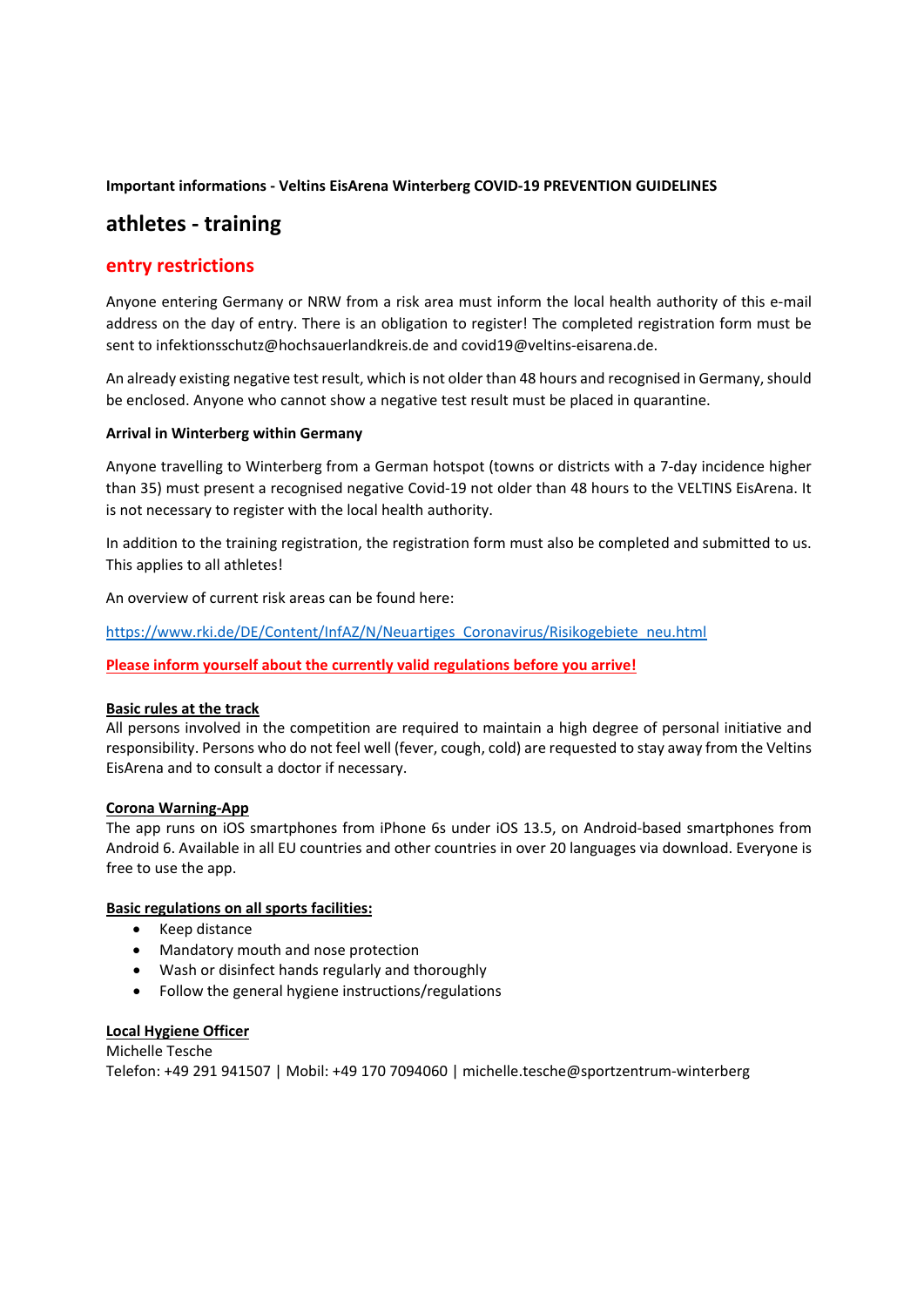## **Training at the track**

The times in the track plan for training etc. must be adhered to exactly. Otherwise there is a danger that the procedures on site cannot be observed.

## **Transport of athletes**

- maximum of 4 athletes are allowed in the van
- Mouth and nose protection or closed helmet with visor must be worn
- An additional waiting area is available in the finish arena
- The athletes will be dropped off at the service yard in front of the locker rooms or at the start house

#### **Race office, timekeeping**

Access to the race office on the ground floor is closed for the entire season.

All payment transactions and enquiries take place at the counter window without direct access to the building. An intercom system should be used.

#### **Contact with the team oft he track is only possible by telephone or e-mail.**

Stefan Knipschild: +49 175 7862532 Ingo Götze: +49 173 2959814 E‐Mail: eis@veltins‐eisarena.de

#### **Locker rooms**

- Mouth and nose protection.
- Use of changing rooms must be kept to a minimum.
- Max. capacities of the changing rooms.
- Access for athletes only

#### **Notes on symptoms**

The Winterberg hospital is available for medical care. Please call in advance: +49 29 81 802‐0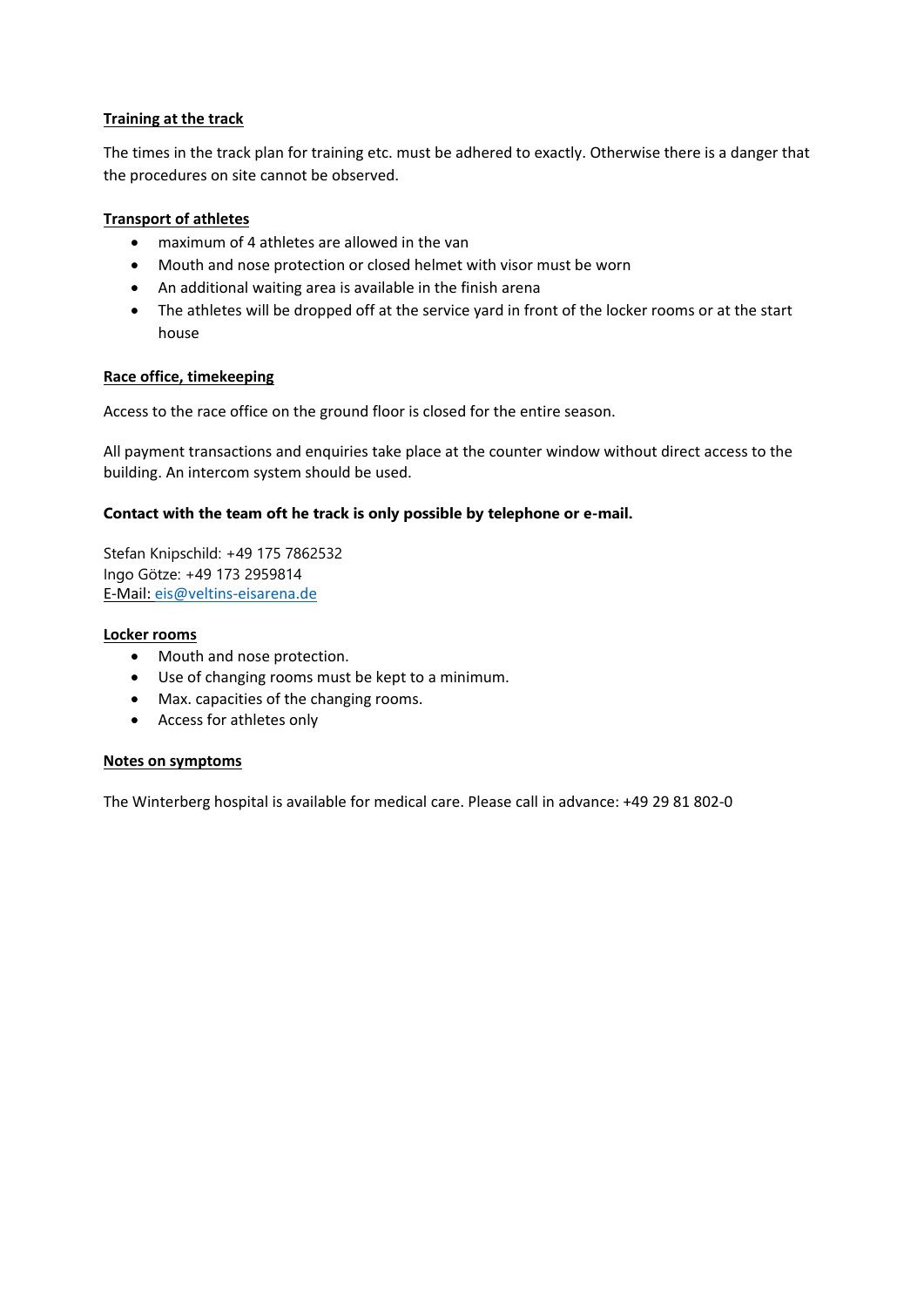Veltins EisArena Winterberg COVID-19 PREVENTION GUIDELINES - Appendix



**Appendix 1 Questionnaire** 

# Questionnaire about SARS-CoV-2 Risk during Training - for all participants (athletes and athlete support persons or Stakeholder Organization staff)

A contact person must provide his or her contact details: name, address, telephone number, e-mail address. All other participants must be registered with full name, date of birth, permanent address, address in Winterberg and the travel route of the last 14 days.

# PERSONAL INFORMATION

| <b>Name</b><br>as shown in the passport or<br>other ID                    |  |
|---------------------------------------------------------------------------|--|
| Your permanent address<br>(street/apartment/city/<br>postal code/country) |  |
| Your telephone number<br>(mobile)                                         |  |
| Your email address                                                        |  |
| Countries that you have visited<br>or stayed in the last 14 days          |  |

This information is required to allow the respective Race Organizer to assess whether I may participate in the concerned event without causing a risk to public health.

I understand that if I do not allow the above information to be provided to the Race Organizer, I will not be permitted to participate in the above mentioned event as they will not be able to assess whether or not I pose a risk to public health.

I confirm that I do permit to send the information above to the respective institution in case these information are requested for the event.

Furthermore I understand that the basic regulations (see below) apply on all sports facilities and confirm to comply accordingly.

All the people involved had no symptoms in the above list in the last 14 days and were able to answer no to the other questions.

All persons involved have been informed of the preventive measures and have taken note of them.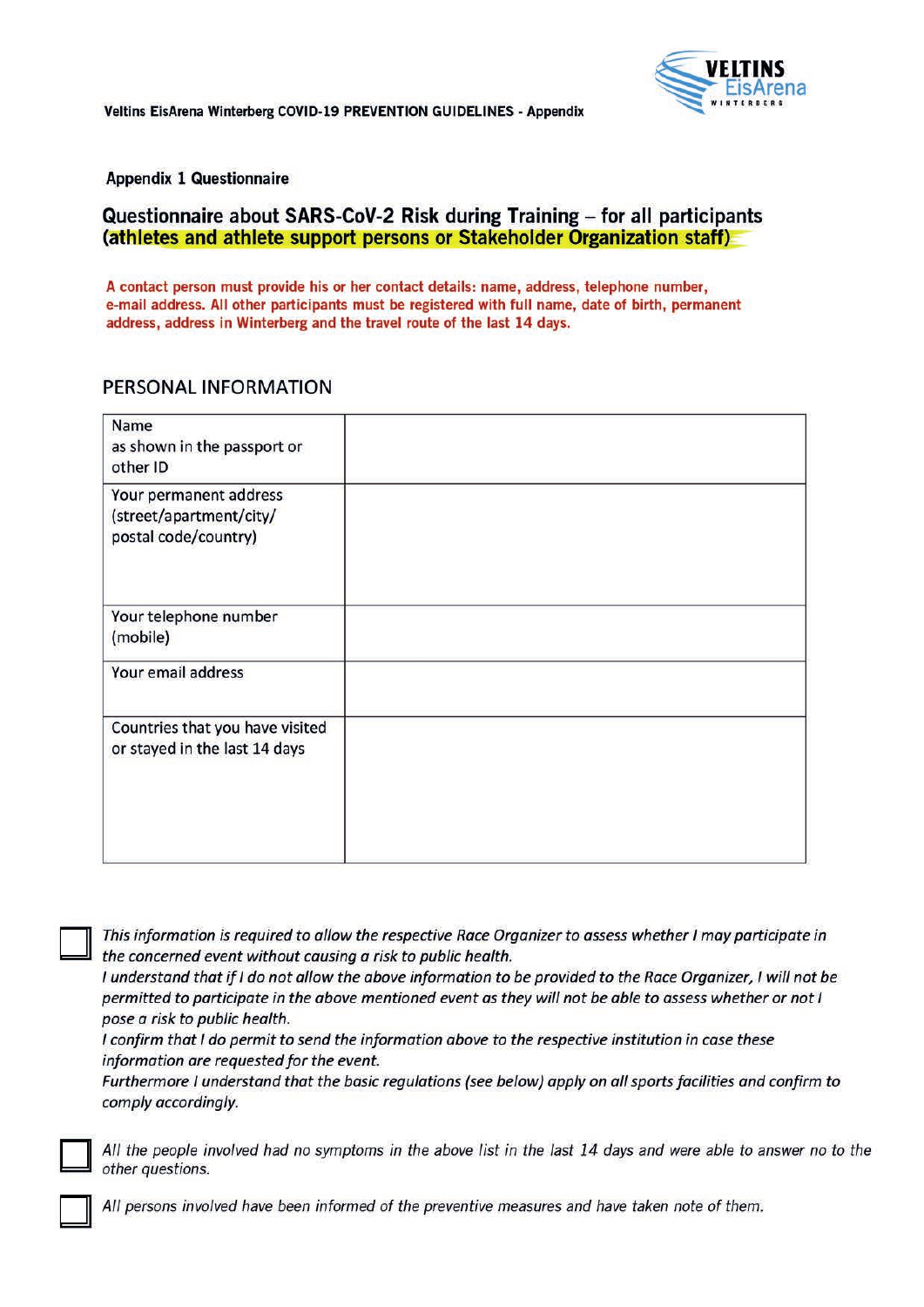| Name | date of birth | permanent adress | adress Winterberg (Hotel) | All Countries you have visited last 14 days |
|------|---------------|------------------|---------------------------|---------------------------------------------|
|      |               |                  |                           |                                             |
|      |               |                  |                           |                                             |
|      |               |                  |                           |                                             |
|      |               |                  |                           |                                             |
|      |               |                  |                           |                                             |
|      |               |                  |                           |                                             |
|      |               |                  |                           |                                             |
|      |               |                  |                           |                                             |
|      |               |                  |                           |                                             |
|      |               |                  |                           |                                             |
|      |               |                  |                           |                                             |
|      |               |                  |                           |                                             |
|      |               |                  |                           |                                             |
|      |               |                  |                           |                                             |
|      |               |                  |                           |                                             |
|      |               |                  |                           |                                             |
|      |               |                  |                           |                                             |
|      |               |                  |                           |                                             |
|      |               |                  |                           |                                             |
|      |               |                  |                           |                                             |
|      |               |                  |                           |                                             |
|      |               |                  |                           |                                             |
|      |               |                  |                           |                                             |
|      |               |                  |                           |                                             |